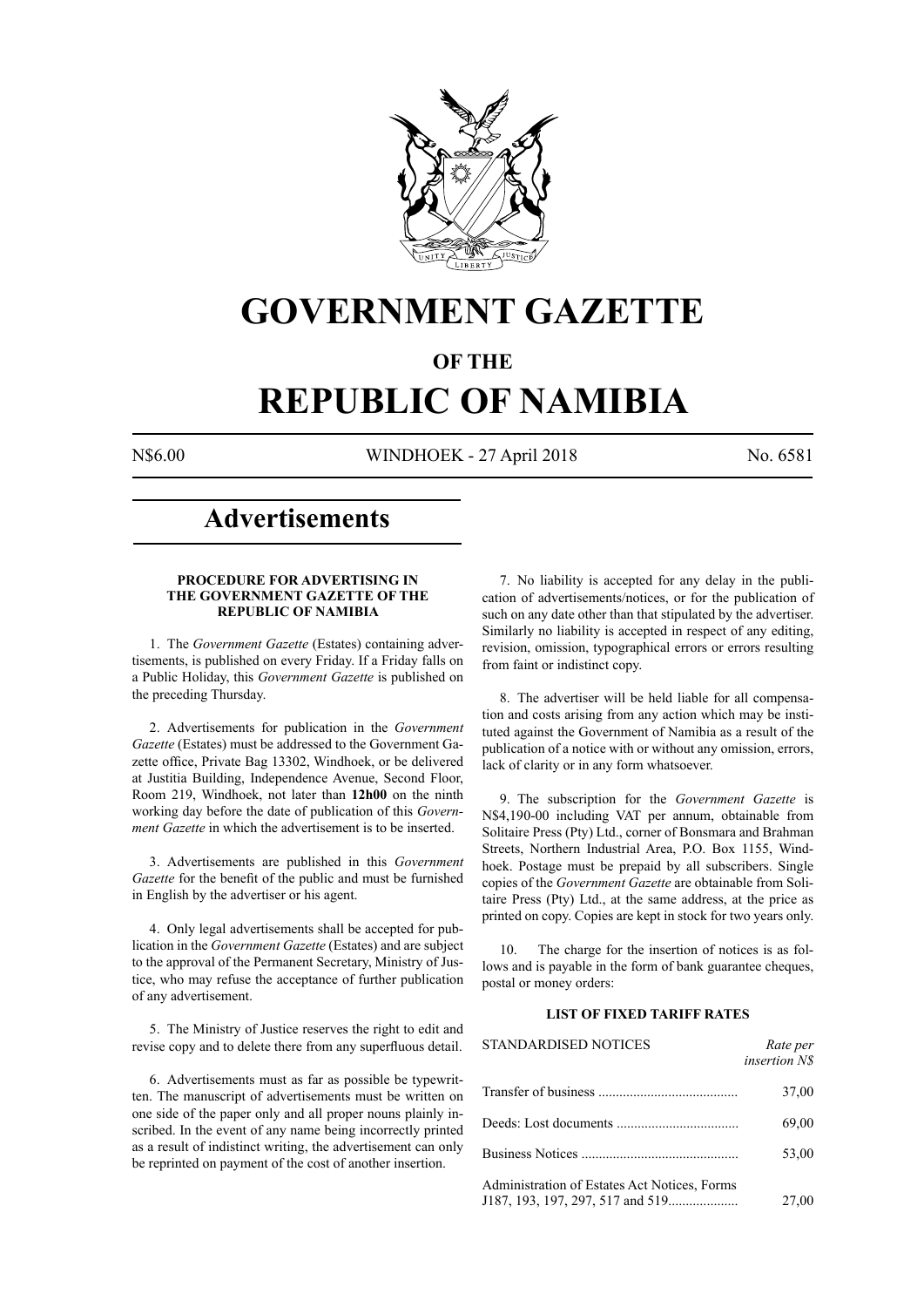| Insolvency Act and Companies Act Notices:                                                                                                                                                               | 48,00  |
|---------------------------------------------------------------------------------------------------------------------------------------------------------------------------------------------------------|--------|
| N.B. Forms 2 and 6 additional statements according<br>to word count table, added to the basic tariff.                                                                                                   | 333,00 |
| Naturalisation notices (including a reprint for the                                                                                                                                                     | 27,00  |
| Unclaimed moneys - only in the <i>Government</i><br>Gazette, closing date 15 January (per entry of                                                                                                      | 13,00  |
|                                                                                                                                                                                                         | 53,00  |
|                                                                                                                                                                                                         | 27,00  |
| NON-STANDARDISED NOTICES                                                                                                                                                                                |        |
| Company notices:                                                                                                                                                                                        |        |
| Short notices: Meetings, resolutions, offers of<br>compromise, conversions of companies, voluntary<br>windings-up, etc.: closing of members' registers<br>for transfer and/or declarations of dividends | 120,00 |
| Declaration of dividends with profit statements,                                                                                                                                                        | 267,00 |
| Long notices: Transfers, changes in respect of<br>shares or capital, redemptions, resolutions,                                                                                                          | 373,00 |
|                                                                                                                                                                                                         | 120,50 |

# **FORM J 187**

# **LIQUIDATION AND DISTRIBUTION ACCOUNTS IN DECEASED ESTATES LYING FOR INSPECTION**

In terms of section 35(5) of Act 66 of 1965, notice is hereby given that copies of the liquidation and distribution accounts (first and final, unless otherwise stated) in the estates specified below will be open for the inspection of all persons interested therein for a period of 21 days (or shorter or longer if specially stated) from the date specified or from the date of publication hereof, whichever may be the later, and at the offices of the Master and Magistrate as stated.

Should no objection thereto be lodged with the Master concerned during the specified period, the executor will proceed to make payments in accordance with the accounts.

23/2018 ZANDBERG Elke Satzinger, Passport 315014869, Swakopmund. Swakopmund. Windhoek. Bank Windhoek Limited, Trust Department, P.O. Box 15, Windhoek.

695/2016 DREYER Adriaan, 49040400962, Farm Tsammapan. Judith Catharina Johanna Dreyer. Mariental. Windhoek. Bank Windhoek Limited, Trust Department, P.O. Box 15, Windhoek.

1329/2017 KOTZE Rudolph, 37110900053, Swakopmund. Swakopmund. Windhoek. Bank Windhoek Limited, Trust Department, P.O. Box 15, Windhoek.

1245/2017 KIRSTAEDTER Horst Jürgen Franz Johannes, 41102500089, No. 38 Nissen-lass Street, Pionierspark, Windhoek. Supplementary Liquidation and Distribution Ac-

| Liquidators' and other appointees' notices                    | 80,00  |
|---------------------------------------------------------------|--------|
| Gambling house licences/Liquor licences                       | 120,00 |
| SALES IN EXECUTION AND OTHER PUBLIC SALES:                    |        |
|                                                               | 207,00 |
| Public auctions, sales, tenders and welfare<br>organisations: |        |
|                                                               | 69,00  |
|                                                               | 171,00 |
|                                                               | 253,00 |
| ORDERS OF THE COURT                                           |        |

| Provisional and final liquidations or                  |        |
|--------------------------------------------------------|--------|
|                                                        | 157,00 |
| Reduction of change in capital mergers, offers         |        |
|                                                        | 373,00 |
| Judicial managements, <i>curator bonis</i> and similar |        |
|                                                        | 373,00 |
|                                                        | 48,00  |
| Supersession and discharge of petitions (J.158)        | 40,00  |
|                                                        |        |

11. The charge for the insertion of advertisements other than the notices mentioned in paragraph 10 is at the rate of N\$13,00 per cm double column. (Fractions of a cm must be calculated as a cm).

12. No advertisements shall be inserted unless the charge is prepaid. Cheques, drafts, postal or money orders must be made payable to the Ministry of Justice, Private Bag 13302, Windhoek.

count. Pointbreak Trust and Estates (Pty) Ltd, P.O. Box 156, Windhoek.

1824/2017 ELLINGER Ferdinand Alfonso, 440904- 00457, No. 773 Germanium Street, Tsumeb. Tsumeb. Pointbreak Trust and Estates (Pty) Ltd, P.O. Box 156, Windhoek.

930/2017 MUKWILONGO Nangolo-Leonard, 24102300104, Onatjiku Village, Omusati Region. Oshakati. Windhoek. FNB Trust Services Namibia (Pty) Ltd, P.O. Box 448, Windhoek, Namibia.

284/2018 LE GRANGE David Benjamin, 4502- 135019082, Plot 221, Noordoewer. Hester Janetta le Grange, 50042710022. Karasburg. FNB Trust Services Namibia (Pty) Ltd, P.O. Box 448, Windhoek, Namibia.

1511/2017 BOCK Cornelius, 50022200274, Erf 2708, Ankara Street, Otjomuise, Windhoek. Windhoek. Fisher, Quarmby & Pfeifer, P.O. Box 37, Windhoek.

1996/2015 KRAUSE Jochen Paul Goerge, 430623- 00108, No. 41 Huis Sonder Sorge Old Age Home, Okahandja. Okahandja. Windhoek. De Klerk, Horn and Coetzee Incorporated, No. 4 Eadie Street, P.O. Box 90181, Klein Windhoek, Windhoek, Republic of Namibia.

943/2017 HOUGH Elizabeth Johanna, 39101- 500406, Oude Rust Oord, c/o Schubert + Beethoven Street, Windhoek West, Windhoek, Namibia. Constant Wilsnach Hough, 39033100037. Windhoek. Windhoek. PricewaterhouseCoopers, 344 Independence Avenue, P.O. Box 1571, Windhoek.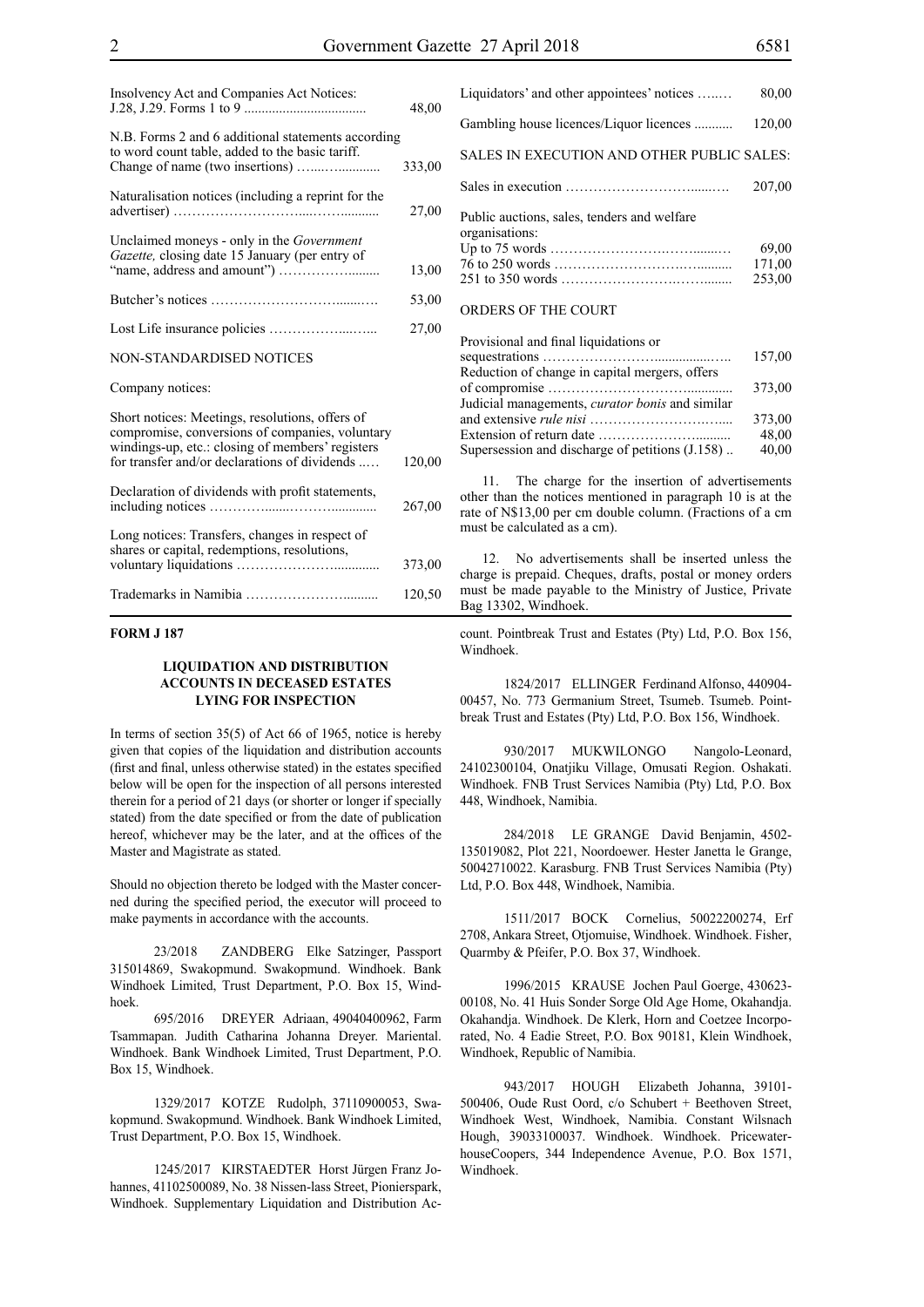908/2015 SINVULA Francis Simusinza, Katima Mulilo, Zambezi Region. Catherine Manyando Sinvula, 68081100067. Katima Mulilo. Windhoek. Sisa Namandje & Co. Inc., No. 11 Robert Mugabe Street, Windhoek.

1453/2016 MALL Winston Henry, 6011040200701, Erf No. Rehoboth A304. Rosy Sophia Mall, 64093000174. Rehoboth. Windhoek. V.T. van Wyk Attorneys, Hebron House, Plot A129, Rehoboth.

#### **FORM J 193**

# **NOTICE TO CREDITORS IN DECEASED ESTATES**

All persons having claims against the estates mentioned below are hereby called upon to lodge their claims with the executors concerned, within 30 days (or otherwise as indicated) calculated from the date of publication hereof. The information is given in the following order: Estate number, surname and Christian names, date of birth, identity number, last address, date of death; surviving spouse's names, surname, date of birth and identity number; name and address of executor or authorised agent, period allowed for lodgement of claims if other than 30 days.

102/2018 KATJIMUNE Gottlieb, Windhoek, 6 August 1949, 49080600210, Windhoek, 21 December 2017. Dorcas Uvatera Katjimune, 23 October 1951, 51102300179. FNB Trust Services Namibia (Pty) Ltd, P.O. Box 448, Windhoek, Namibia.

535/2018 BAGOT-SMITH Frauke, Windhoek, 19 June 1947, 47061900156, Swakopmund, 6 March 2018. FNB Trust Services Namibia (Pty) Ltd, P.O. Box 448, Windhoek, Namibia.

573/2018 HOEBEB Epson, Windhoek, 7 August 1953, 53080700341, Swakopmund, 9 April 2018. Ursula Hoebes, 2 December 1968, 68120200543. FNB Trust Services Namibia (Pty) Ltd, P.O. Box 448, Windhoek, Namibia.

505/2018 GIERSCH Helmut, Windhoek, 8 August 1924, 24080800274, Okahandja, 25 March 2018. F.M. Oehl Trust cc, Unit 7, 32 Schanzen Road, P.O. Box 90290, Windhoek, Namibia.

538/2018 KLOSE Mona, Windhoek, 5 April 1961, 61040501354, Windhoek, 23 March 2018. F.M. Oehl Trust cc, Unit 7, 32 Schanzen Road, P.O. Box 90290, Windhoek, Namibia.

539/2018 GAGIANO Cilla Mae, Windhoek, 22 November 1930, 30112200087, Windhoek, 2 March 2018. F.M. Oehl Trust cc, Unit 7, 32 Schanzen Road, P.O. Box 90290, Windhoek, Namibia.

497/2018 PROLLIUS Soleil, Windhoek, 13 July 1972, 72071300106, Windhoek, 17 March 2018. F.M. Oehl Trust cc, Unit 7, 32 Schanzen Road, P.O. Box 90290, Windhoek, Namibia.

507/2018 oosthuizen Pieter Cornelis, Windhoek, 8 September 1970, 70090810201, Tsumeb, 1 March 2018. F.M. Oehl Trust cc, Unit 7, 32 Schanzen Road, P.O. Box 90290, Windhoek, Namibia.

506/2018 JORDAN Ingrid Ute, Windhoek, 1 February 1931, 31020100311, Windhoek, 22 March 2018. F.M. Oehl Trust cc, Unit 7, 32 Schanzen Road, P.O. Box 90290, Windhoek, Namibia.

307/2018 HANGUE Sonja, Windhoek, 31 May 1979, 79053100032, Windhoek, 21 September 2017. Wilfried Edwin Hangue, 22 December 1978, 78122200079. Fisher, Quarmby & Pfeifer, P.O. Box 37, Windhoek.

234/2018 ALCOCK Richard, Windhoek, 13 July 1958, 58071300780, Erf 2431, Omongo Street, Wanaheda, Windhoek, 15 January 2018. Maggie Alwina Alcock, 19 October 1958, 58101900365. Fisher, Quarmby & Pfeifer, P.O. Box 37, Windhoek.

1357/2017 DU RAND Johanna Susanna, Windhoek, 26 June 1932, 32062600046, No. A3 Eros Manor, Windhoek, 26 June 2017. Dr. Weder, Kauta & Hoveka Inc., 3rd Floor, WKH House, Jan Jonker Road, Ausspannplatz, P.O. Box 864, Windhoek, Namibia.

1219/2017 IIPINGE Kapena Magnaemi, Windhoek, 21 July 1966, 66072100724, Erf No. 165 Mikashimbuli Street, Katutura, Windhoek, 18 April 2017. Dr. Weder, Kauta & Hoveka Inc., 3rd Floor, WKH House, Jan Jonker Road, Ausspannplatz, P.O. Box 864, Windhoek, Namibia.

2025/2017 JOHANNES David, Windhoek, 28 March 1964, 64032800618, Oshikoto Region, 5 July 2017. Sisa Namandje & Co. Inc., No. 11 Robert Mugabe Street, Windhoek.

1685/2013 NEGONGO Josef Kalipangua, Windhoek, 5 May 1915, 15050500095, Oshakati, Oshana Region, 5 January 2008. Sisa Namandje & Co. Inc., No. 11 Robert Mugabe Street, Windhoek.

344/2017 IILWA Kristofina, Windhoek, 250418- 00111, Erf No. 390, Kuisebmund, Walvis Bay, 19 December 2009. Masiza Law Chambers, 246 Nangolo Mbumba Drive, Walvis Bay, Namibia.

341/2018 STEYN Anna Johanna Susanna, Windhoek, 20 December 1939, 39122000135, Otjiwarongo, 29 January 2018. Hans Steyn, P.O. Box 1486, Grootfontein.

1344/2014 NKUNYU Lister Nseka, Windhoek, 3 May 1960, 60050300296, Zambezi, 26 June 2014. Feliciah Sinte Sisamu, 2 May 1975, 75050200520. Kwala and Company Incorporated, cnr Pettenkoffer & Fouche Streets, Windhoek-West, P.O. Box 24350, Windhoek.

1663/2017 MASUKU Enock Mulapo, Windhoek, 27 December 1957, 57122700283, Zambezi, 5 May 2016. Anna Manga Masuku, 5 October 1963, 63100500326. Kwala and Company Incorporated, cnr Pettenkoffer & Fouche Streets, Windhoek-West, P.O. Box 24350, Windhoek.

1727/2017 VAN WYK Johannes Andreas, Windhoek, 20 October 1950, 50102000646, Erf 719, Block A, Rehoboth, 6 April 2017. Diana Johanna van Wyk, 27 November 1951, 51112700269. Du Pisani Legal Practitioners, No. 67 John Meinert Street, P.O. Box 23990, Windhoek.

 $\frac{1}{2}$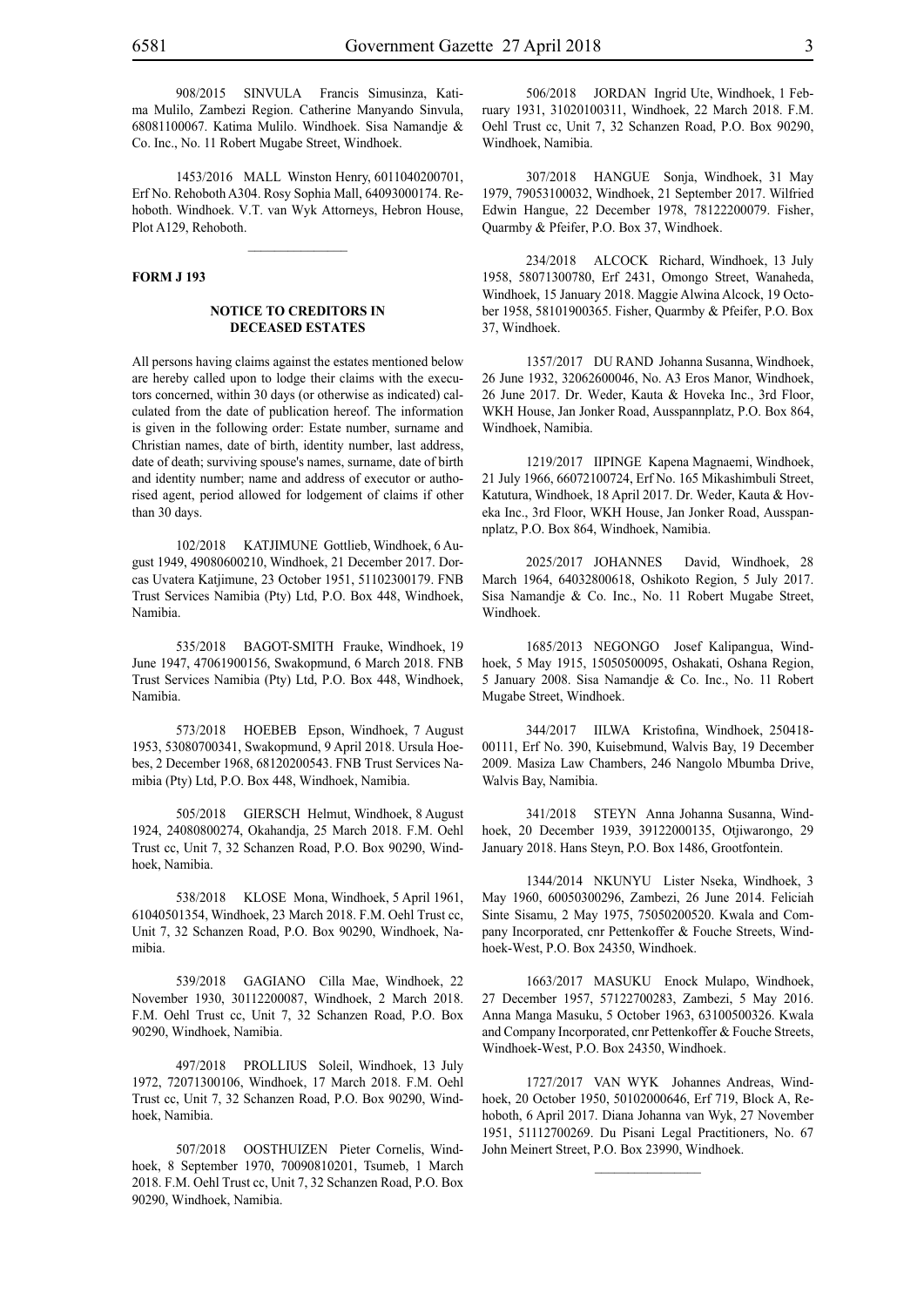# **FORM J29**

# **FIRST MEETING OF CREDITORS, CONTRIBUTORIES MEMBERS OF DEBENTURE HOLDERS OF SEQUESTRATED ESTATES, COMPANIES BEING WOUND UP OR PLACED UNDER JUDICIAL MANAGEMENT**

The estates and companies mentioned below having been placed under sequestration, being wound up or having been placed under provisional judicial management by order of the High Court of Namibia, the Master of the High Court hereby gives notice pursuant to section 17(4) and 40(1) of the Insolvency Act, 1973, and sections 361(1), 370(1) and 435 of the Companies Act, 2004, that a first meeting of creditors, contributories, members or debenture holders of the said estates or companies will be held on the dates and at the times and places mentioned below, for proof of claims against the estates or companies, the election of trustees, liquidators or judicial managers or provisional judicial managers or for the purposes referred to in section 370 or 437 of Act No. 28 of 2004, as the case may be.

Meetings in a district in which there is a Master's office, will be held before the Master, elsewhere they will be held before the Magistrate:

W4/18 **Jada (Pty) Ltd.** Date upon which resolution was passed: 16 January 2018. Date, time and place of meeting: 9 May 2018, 10h00, at the Master of the High Court, 4th Floor, Frans Indongo Gardens, Windhoek.

 $\frac{1}{2}$ 

# **FORM 4**

# **LIQUIDATION ACCOUNTS AND PLANS OF DISTRIBUTION OR CONTRIBUTION IN SEQUESTRATED ESTATES OR COMPANIES BEING WOUND UP**

Pursuant to section 77 of the Co-operatives Act 1996 (as amended) notice is hereby given that the liquidation accounts and plans of distribution or contribution in the estates or companies/cooperatives mentioned below, will lie for inspection of creditors at the offices of the Registrar of Co-operatives, Luther Street, Windhoek and Investment Trust Company (Pty) Ltd .The particulars given are the following order: Name and description of estate/cooperative, description of account, place of account lying for inspection.

W20/16 **Absolute Cooling and Accessories cc** (In Liquidation). First and Final Liquidation and Distribution Account. Office of the Master of the High Court, Windhoek for a period of 14 days as from 27 April 2018. I.R. McLaren, Liquidator, Bruni & McLaren, P.O. Box 11267, Klein Windhoek.

W28/17 **Jesaya Merchandising Services cc** (In Liquidation). First and Final Liquidation and Distribution Account. Office of the Master of the High Court, Windhoek for a period of 14 days as from 27 April 2018. I.R. McLaren, Liquidator, Bruni & McLaren, P.O. Box 11267, Klein Windhoek.

W24/16 **Namibia Canopies and Coatings cc** (In Liquidation). First and Final Liquidation and Distribution Account. Office of the Master of the High Court, Windhoek for a period of 14 days as from 27 April 2018. I.R. McLaren, Liquidator, Bruni & McLaren, P.O. Box 11267, Klein Windhoek.

W33/16 **Voorentoe Meat Enterprises cc** (In Liquidation). First and Final Liquidation and Distribution Account. Office of the Master of the High Court, Windhoek for a period of 14 days as from 27 April 2018. I.R. McLaren, Liquidator, Bruni & McLaren, P.O. Box 11267, Klein Windhoek.

# **CASE NO: HC-MD-CIV-ACT-CON-2017/03031 IN THE HIGH COURT OF NAMIBIA MAIN DIVISION -WINDHOEK**

 $\frac{1}{2}$ 

In the matter between:

#### **BANK WINDHOEK LIMITED** Plaintiff

and

**HANNALIE JACOBS** Defendant

#### **NOTICE OF SALE IN EXECUTION**

In execution of a Judgement of the above Honourable Court in the above action, a sale without reserve will be held by the Deputy Sheriff, **Keetmanshoop**, at the Magistrate's Court, Keetmanshoop, on **7 May 2018**, at **08h30**, of the undermentioned property:

| <b>CERTAIN:</b>   | Erf No. 377, Tseiblaagte (Extension<br>No. 2)                                      |
|-------------------|------------------------------------------------------------------------------------|
| <b>SITUATE:</b>   | In the Municipality of Keetmanshoop<br>(Registration Division "T")                 |
| <b>MEASURING:</b> | 729 square metres                                                                  |
|                   | IMPROVEMENTS: Three bedroom dwelling with lounge,<br>dining room and two bathrooms |

TERMS 10% of the purchase price and the auctioneers' commission must be paid on the date of the sale. The further terms and conditions of the sale will be read prior to the auction and lie for inspection at the office of the Deputy Sheriff, Keetmanshoop and at the offices of the execution creditor's attorneys.

DATED at WINDHOEK this 19th day of MARCH 2018.

DR WEDER KAUTA & HOVEKA INC. Legal Practitionr for Plaintiff WHK HOUSE Jan Jonker Road WINDHOEK

# **IN THE MAGISTRATE'S COURT FOR THE DISTRICT OF WINDHOEK**

 $\frac{1}{2}$ 

**HELD AT WINDHOEK CASE NO: 5595/2015**

In the matter between:

**STANDARD BANK** 

and

**NAMIBIA LIMITED** Execution Creditor

**AMON MAUNDU SITALI** Execution Debtor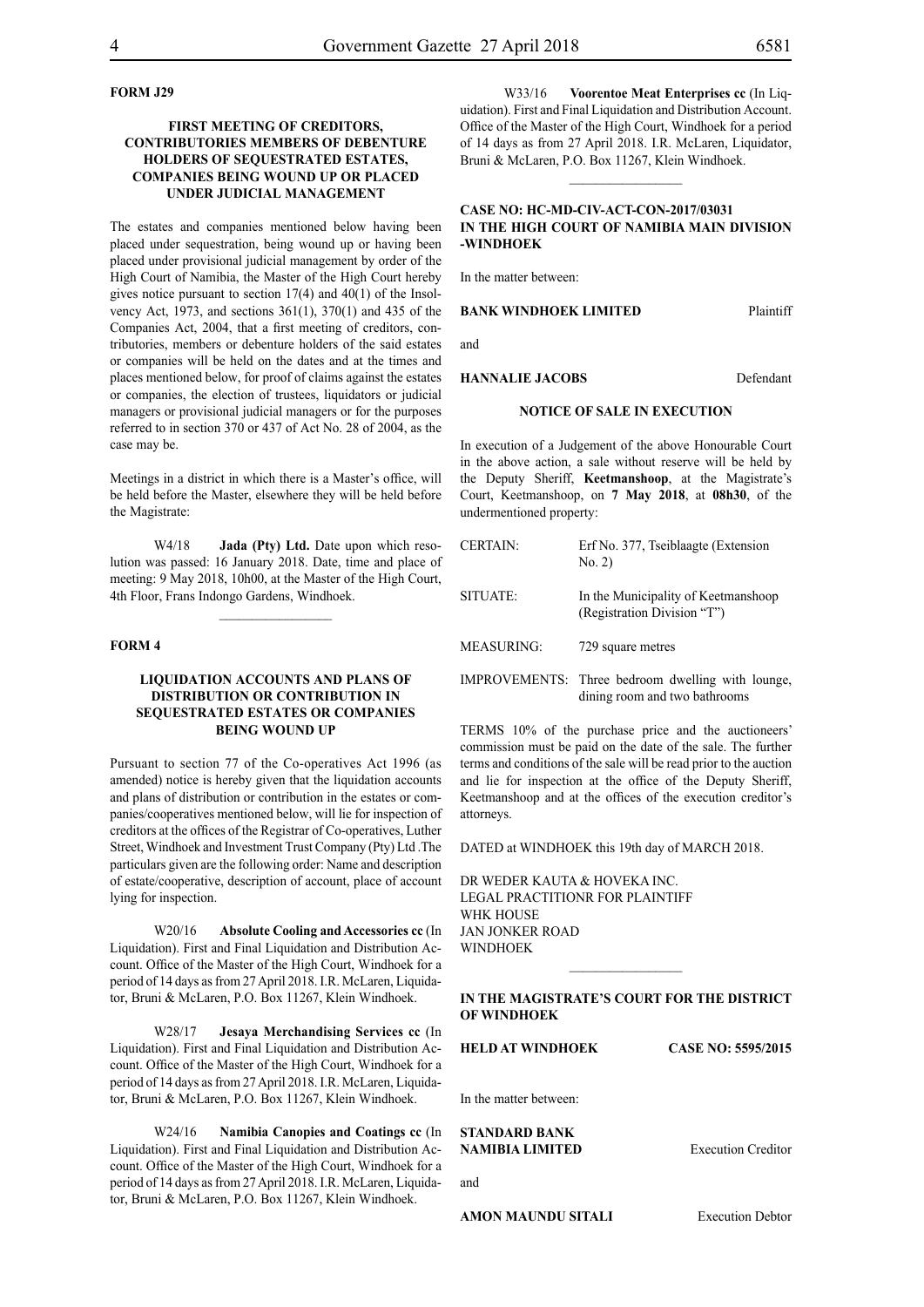# **NOTICE OF SALE IN EXECUTION**

In pursuance of judgment granted on **9 March 2016**, the following immovable property will be sold "voetstoots" by the Messenger of the Court for the District of **Caprivi, FRIDAY, 18 MAY 2018** at **10h00** at:

CERTAIN: Erf No. 1001. Katima Mulilo (Extension

- SITUATE: In The Municipality of Katima Mulilo (Registration Division "B") Caprivi Region
- MEASURING: 615 (six one five) square metres

No. 4)

- HELD BY: Deed of Transfer No T 3293/2006
- IMPROVEMENTS: 1 x Kitchen, 1 x Lounge, 1 x Bathroom, 3 x Bedrooms, 1 x Garage

The "Conditions of the Sale in Execution" will lie for inspection at the office of the Messenger of the Court in Caprivi, and at the offices of the Plaintiff's Legal Practitioners, Etzold - Duvenhage, at the undermentioned address.

DATED at WINDHOEK this 11th day of APRIL 2018.

ETZOLD - DUVENHAGE LEGAL PRACTITIONER FOR Plaintiff PHILADELPHIA HOUSE, SUITE NO. 1 NO. 6 NEWTON STREET **WINDHOFK** 

#### HELD BY Deed of Transfer No. 6211/2003

IMPROVEMENTS: 1 x Lounge, 1 x Dining Room, 1 x Kitchen, 2 x Toilets, 2 X Bathrooms, 6 x Bedrooms, 1 x Garage

The "Conditions of Sale in Execution" will lie for inspection at the office of the Deputy Sheriff in Oshikuku, and at the Office of Plaintiffs Legal Practitioners of Record in Windhoek at Plaintiff's Attorneys, Etzold - Duvenhage, at the undermentioned address.

DATED at WINDHOEK this 16th day of APRIL 2018.

ETZOLD - DUVENHAGE LEGAL PRACTITIONER FOR Plaintiff NO. 33 FELD STREET WINDHOEK

# **IN THE MAGISTRATE COURT OF NAMIBIA MAIN LOCAL DIVISION WINDHOEK**

 $\frac{1}{2}$ 

**Case Nr. 14/2/2/1093/2012**

In the matter between:

# **VICTORIA HAMUNYELA** Plaintiff

and

**ERASTUS DAVID** Defendant

# **NOTICE OF SALE IN EXECUTION**

In EXECUTION of a Judgment of the Magistrate Court of Namibia, given on **25 October 2017,** a Judicial Sale by PUBLIC AUCTION will be held of and at the undermentioned immovable property on **22 MAY 2018 at 10h00** at Magistrate Court, Mungunda Street, Katutura of a:

| <b>CERTAIN</b>                           | Erf No. 204, Eros Park                                                                    |
|------------------------------------------|-------------------------------------------------------------------------------------------|
| SITUATE:                                 | In the Town of Windhoek<br>(Registration Division "K")                                    |
| MEASURING:                               | 1440 (one four four nil) square metres                                                    |
| <b>FIRST</b><br>TRANSFERRED <sup>.</sup> | By Deed of Transfer No. T 1863/1973<br>with Geneal Plan No. A.721/71, relating<br>thereto |
| HELD BY <sup>.</sup>                     | Deed of Transfer No. T150/2000                                                            |
| SUBJECT:                                 | to the conditions contained therein                                                       |

The following improvements are on the property (although nothing in this respect is guaranteed):

5x Bedroom house with built in cupboards in each room, 1x Kitchen with build in cupboard and stove, 3x Bathrooms and Toilet Facilities, 1x Lounge, 1x Dining Room, Triple garage, 1x Verandah, 1x TV room, 1x Inside braai, Alarm system, 1x Private office, Swimming Pool consist of Lappa with in braai, Outside flat consist of one bedroom and Toilet

**IN THE HIGH COURT OF NAMIBIA (Main Division) Case Number: HC-MD-CIV-ACT-CON-2017/02150**

 $\frac{1}{2}$ 

In the matter between:

**GUNNAR JENSEN ACTING IN HIS CAPACITY AS A TRUSTEE OF THE CHRIS ELOFF BUILDING MATERIALS ONGWEDIVA TRUST T/A PENNYPINCHERS ONGWEDIVA** Plaintiff

and

**SKYWAYS PROPERTIES CC** First Defendant **CHRISTOPH SHINANA** Second Defendant

**NOTICE OF SALE IN EXECUTION** 

**OF IMMOVABLE PROPERTY**

Pursuant to a Judgement of the above Honourable Court granted on **1 December 2017**, the following immovable property will be sold "voetstoots" by the Deputy Sheriff for the District of **Oshikuku** on **TUESDAY, 22 MAY 201**8 at **10h00**  at ERF 189, OSHIKUKU.

- CERTAIN: Erf 189, Oshikuku
- SITUATE: In the Town of Oshikuku (Registration Division "A") Omusati Region
- MEASURING: 756 (seven five six) square metres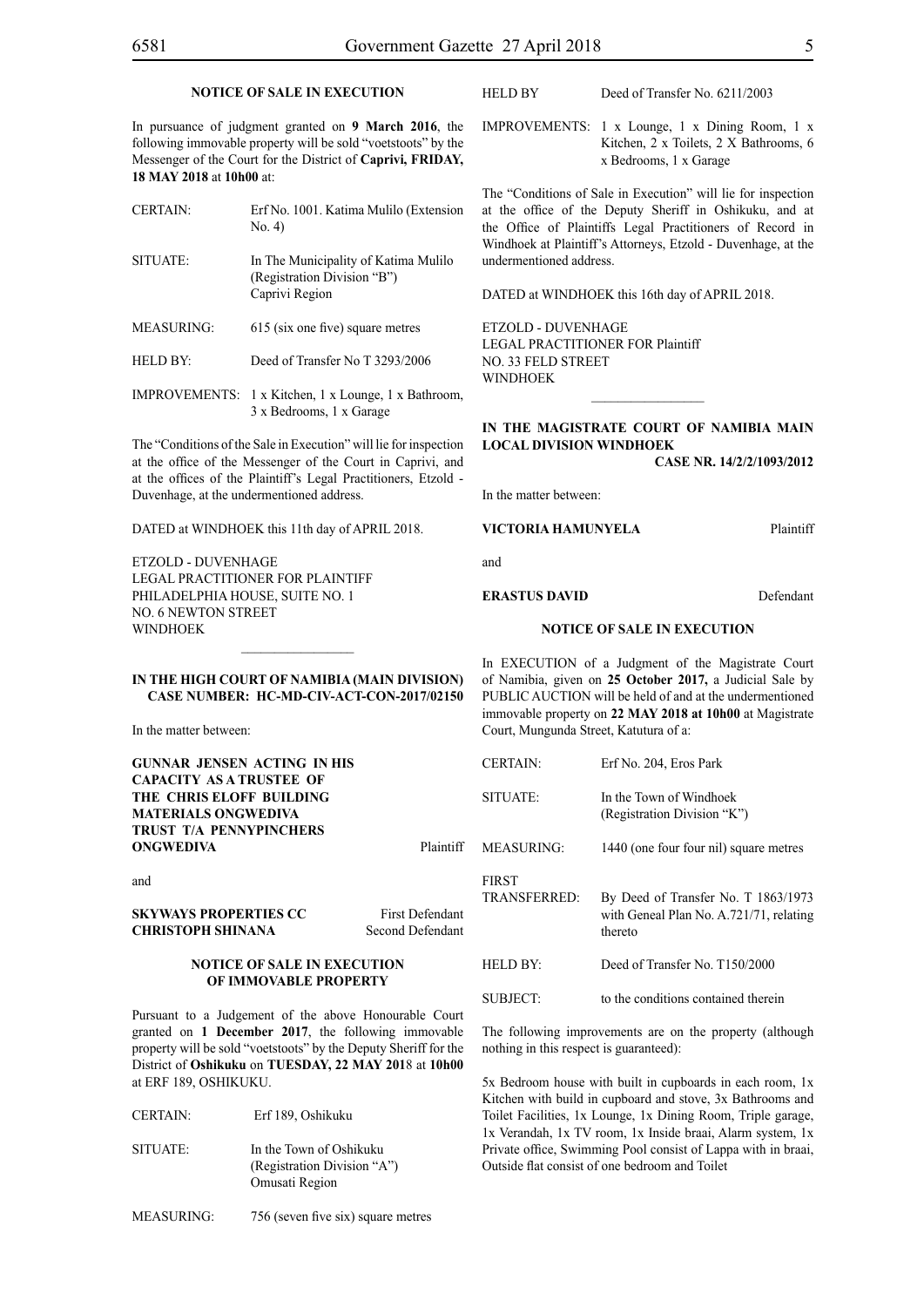The property will be sold by the Deputy Sheriff at the Magistrate court Katutura mungunda street to the highest bidder subject to the conditions of sale.

The conditions of sale to be read out by the Deputy Sheriff, Windhoek, at the time of the sale and which conditions may be inspected prior to the sale at the offices of the Deputy Sheriff Windhoek, and at the offices of ENSafrica Namibia (incorporated as Lorentz Angula Inc.), Ground Floor, Unit 4, Ausspann Plaza, Dr. Agostinho Neto Road, Windhoek.

Dated at WINDHOEK on this 8th of MARCH 2018.

ENSafrica Namibia (incorporated as LorentzAngula Inc.) Ground Floor, Unit 4, Ausspann Plaza Dr. Agostinho Neto Street WINDHOEK

**IN THE HIGH COURT OF NAMIBIA CASE NO: HC-MD-CIV-ACT-CON-2017/00885**

 $\frac{1}{2}$ 

In the matter between:

**FIRST NATIONAL BANK OF NAMIBIA LTD** Plaintiff

and

**OTTO APISAY** Second Defendant

# **NOTICE OF SALE IN EXECUTION OF IMMOVABLE PROPERTY**

Pursuant to a Judgment of the above Honourable Court granted on **19 MAY 2017** the following immovable property will be sold with reserve prices of N\$ 896 660.64 (in favour of Standard bank) and voetstoots by the Deputy Sheriff of the District of **WINDHOEK** on **16 MAY 2018** at **10h00** at ERF NO. 1392 (A PORTION OF ERF 1479) MARABOE WEG-SNIPHOF, HOCHLANDPARK WINDHOEK.

- CERTAIN: Erf No. 1392 (A Portion of Erf 1479, Hochlandpark
- SITUATE: In the Municipality of Windhoek (Registration Division "K")
- MEASURING: 424 (four two four) square metres
- CONSISTING OF: Main Dwelling: 1 x Lounge, 1 x Dining Room, 1 x Kitchen, 3 x Bedrooms, 1 x Carports, 2 x Bathrooms, 1 x Swimming Pool Second Dwelling: 1 x Lounge, 1 x Kitchen, 1 x Bedroom, 1 x Bathroom, 1 X Storeroom Main Building Ext: 91 sqm Extent of Stand: 424 sqm

The "Conditions of Sale-in-Execution" will lie for inspection at the office of the Deputy Sheriff at WINDHOEK and at the Head Office of Plaintiff at WINDHOEK and Plaintiffs Attorneys, Fisher, Quarmby & Pfeifer, at the undermentioned address.

Dated at WINDHOEK this 13th day of MARCH 2018.

FISHER, QUARMBY & PFEIFER LEGAL PRACTITIONER FOR Plaintiff c/o Robert Mugabe & Thorer Streets entrance on Burg Street PO Box 37 WINDHOEK

**HC-MD-CIV-MOT-EXP-2018/00077 IN THE HIGH COURT OF NAMIBIA, MAIN DIVISION, HELD AT WINDHOEK ON FRIDAY, THE 13th DAY OF APRIL 2018 BEFORE THE HONOURABLE JUSTICE MASUKU**

 $\frac{1}{2}$ 

In the ex parte application of:

# **PETROBRAS OIL AND GAS B.V. (NAMIBIAN BRANCH)** Applicant

#### **COURT ORDER**

Having heard **MR. R. MAASDORP**, on behalf of the Applicant and having read the Application for HC-MD-CIV-MOT-EXP-2018/00077 and other documents filed of record: IT IS HEREBY ORDERED THAT:

- 1 The applicant is placed under provisional liquidation in the hands of the Master of the above Honourable Court;
- 2 A *rule nisi* is hereby issued calling upon all interested parties to show cause (if any) to the above Honourable Court, on 8 June 2018, why:
	- 2.1 the applicant should not be finally wound up;
	- 2.2 the costs of this application should not be costs in the liquidation.
- 3 Service of this rule nisi be effected by publishing a copy thereof in one edition of the Government Gazette, and, in one edition of the Namibian Newspaper and the Republikein newspaper circulating in Namibia.

# BY ORDER OF THE COURT

REGISTRAR

TO: DANEALE CORINE BEUKES On behalf of Applicant Engling, Stritter & Partners 12 Love Street Windhoek Namibia

> The Master of the High Court John Meinert Street, Windhoek

# **THE ALIENS ACT, 1937 NOTICE OF INTENTION OF CHANGE OF SURNAME**

I, **haufiku eino ilende** residing at Erf 530, Sabbi Street, Wanaheda and unemployed intend applying to the Minister of Home Affairs for authority under section 9 of the Aliens Act, 1937, to assume the surname **kanhu** for the reasons that I cannot use my mother's surname, I want to use my father's surname.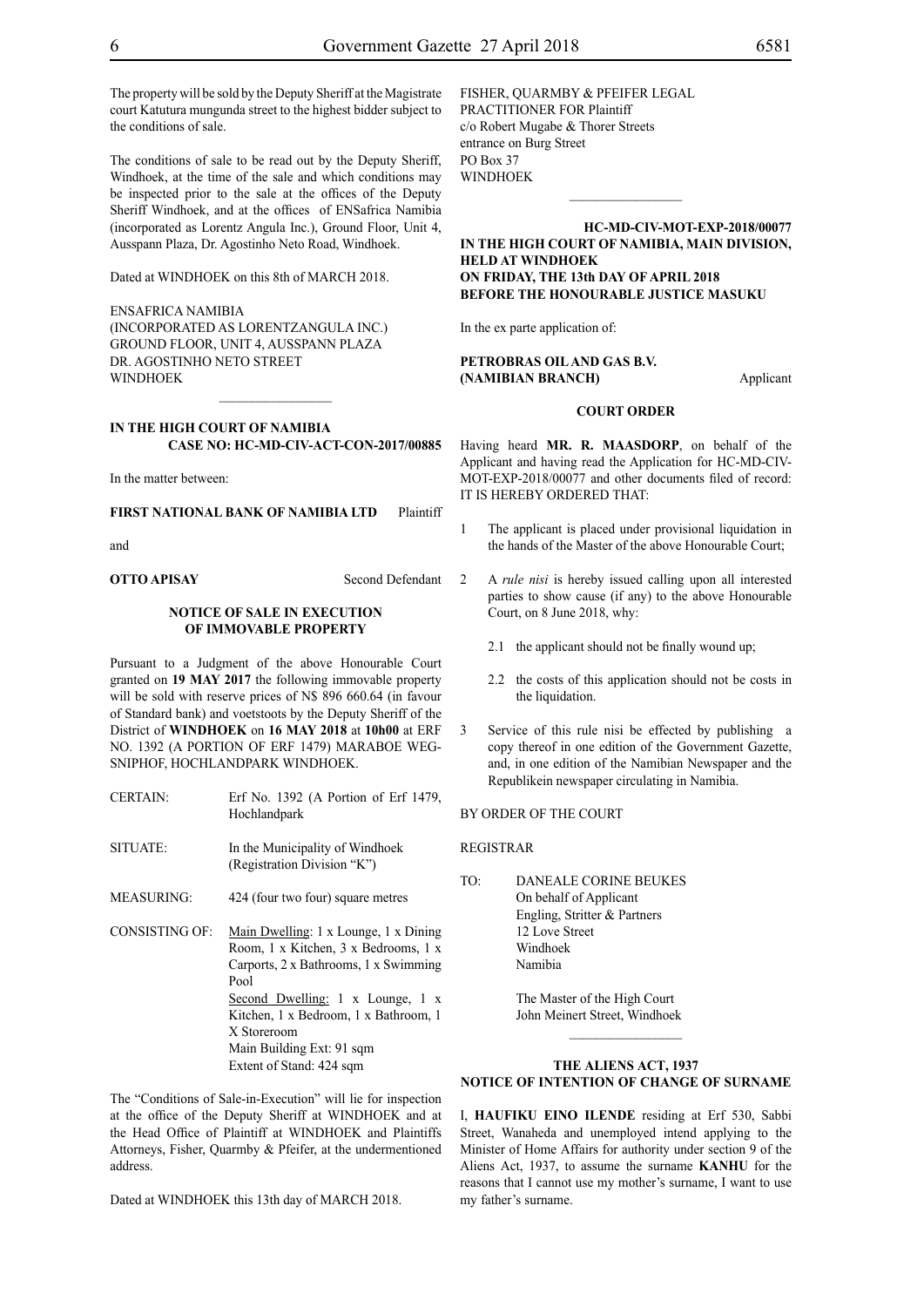# I previously bore the name **haufiku eino ilende.**

Any person who objects to my assumption of the said surname of **kanhu** should as soon as may be lodge his or her objection, in writing, with a statement of his or her reasons therefor, with the Magistrate of Windhoek.

# **h. e. ilende windhoek NAMIBIA**

# **THE ALIENS ACT, 1937 NOTICE OF INTENTION OF CHANGE OF SURNAME**

 $\frac{1}{2}$ 

I, **sedekia hoaseb**, residing at Erf 221, Lucia Street, Greenwell Matongo and unemployed intend applying to the Minister of Home Affairs for authority under section 9 of the Aliens Act, 1937, to assume the surname **GAROËB** for the reasons that the surname which appears on my full birth certificate as **HOASEB** is wrong, and the correct surname is **GAROËB**.

I previously bore the name **SEDEKIA HOASEB.** 

Any person who objects to my assumption of the said surname of **GAROËB** should as soon as may be lodge his or her objection, in writing, with a statement of his or her reasons therefor, with the Magistrate of Windhoek.

**s. hoaseb windhoek NAMIBIA**

#### **THE ALIENS ACT, 1937 NOTICE OF INTENTION OF CHANGE OF SURNAME**

 $\frac{1}{2}$ 

I, **paulus nakale tuuwali**, residing at Harmony Center and employed as a police officer intend applying to the Minister of Home Affairs for authority under section 9 of the Aliens Act, 1937, to assume the surname **TULUWALI** for the reasons that my surname is writen wrongly as **TUUWALI**  which is suppose to be as **TULUWALI** as it appear in my baptist card and my Grade 10 certificate.

I previously bore the name **paulus nakale tuuwali.**

Any person who objects to my assumption of the said surname of **TULUWALI** should as soon as may be lodge his or her objection, in writing, with a statement of his or her reasons therefor, with the Magistrate of Windhoek.

**p. n. tuuwali windhoek NAMIBIA**

# **THE ALIENS ACT, 1937 NOTICE OF INTENTION OF CHANGE OF SURNAME**

I, **martina nghikovali**, residing at Ongwediva and unemployed intend applying to the Minister of Home Affairs for authority under section 9 of the Aliens Act, 1937, to assume the surname **ANGULA** for the reasons that I want to change from my father's first name to his surname

# I previously bore the name **martina nghikovali.**

Any person who objects to my assumption of the said surname of **ANGULA** should as soon as may be lodge his or her objection, in writing, with a statement of his or her reasons therefor, with the Magistrate of Windhoek.

| M. NGHIKOVALI |  |
|---------------|--|
| WINDHOEK      |  |
| NAMIBIA       |  |

# **THE ALIENS ACT, 1937 NOTICE OF INTENTION OF CHANGE OF SURNAME**

 $\frac{1}{2}$ 

I, **sakeus simon**, residing at Z921, Kilimandjaro and employed as a contracor intend applying to the Minister of Home Affairs for authority under section 9 of the Aliens Act, 1937, to assume the surname **KANIITA** for the reasons it is my father's surname.

I previously bore the name **sakeus simon.**

Any person who objects to my assumption of the said surname of **KANIITA** should as soon as may be lodge his or her objection, in writing, with a statement of his or her reasons therefor, with the Magistrate of Windhoek.

**s. simon windhoek NAMIBIA**

### **THE ALIENS ACT, 1937 NOTICE OF INTENTION OF CHANGE OF SURNAME**

I, **MUTALIPALU RINA SIYENGWA**, residing at Erf 1037, Helena Street, Rocky Crest, Windhoek, Namibia and employed as a senior researcher intend applying to the Minister of Home Affairs for authority under section 9 of the Aliens Act, 1937, to assume the surname **SIYENGWA-MUCHILA** for the reasons I am married to Fredrick Muchila Muchila and would like to add his surname to my name.

I previously bore the name **MUTALIPALU RINA SIYENGWA.**

Any person who objects to my assumption of the said surname of **siyengwa-muchila** should as soon as may be lodge his or her objection, in writing, with a statement of his or her reasons therefor, with the Magistrate of Windhoek.

**M. R. SIYENGWA windhoek NAMIBIA**

# **THE ALIENS ACT, 1937 NOTICE OF INTENTION OF CHANGE OF SURNAME**

 $\frac{1}{2}$ 

I, **verOnica ndapandula shililifa**, residing at 771 Bravo Island, Rocky Crest, Windhoek, Namibia and employed as a administrative officer at Ministry of Health and Social Services intend applying to the Minister of Home Affairs for authority under section 9 of the Aliens Act, 1937, to assume the surname **SHILILIFA-SIYERE** for the reasons I got married to Romanus Siyere on November 2015 and I wish to